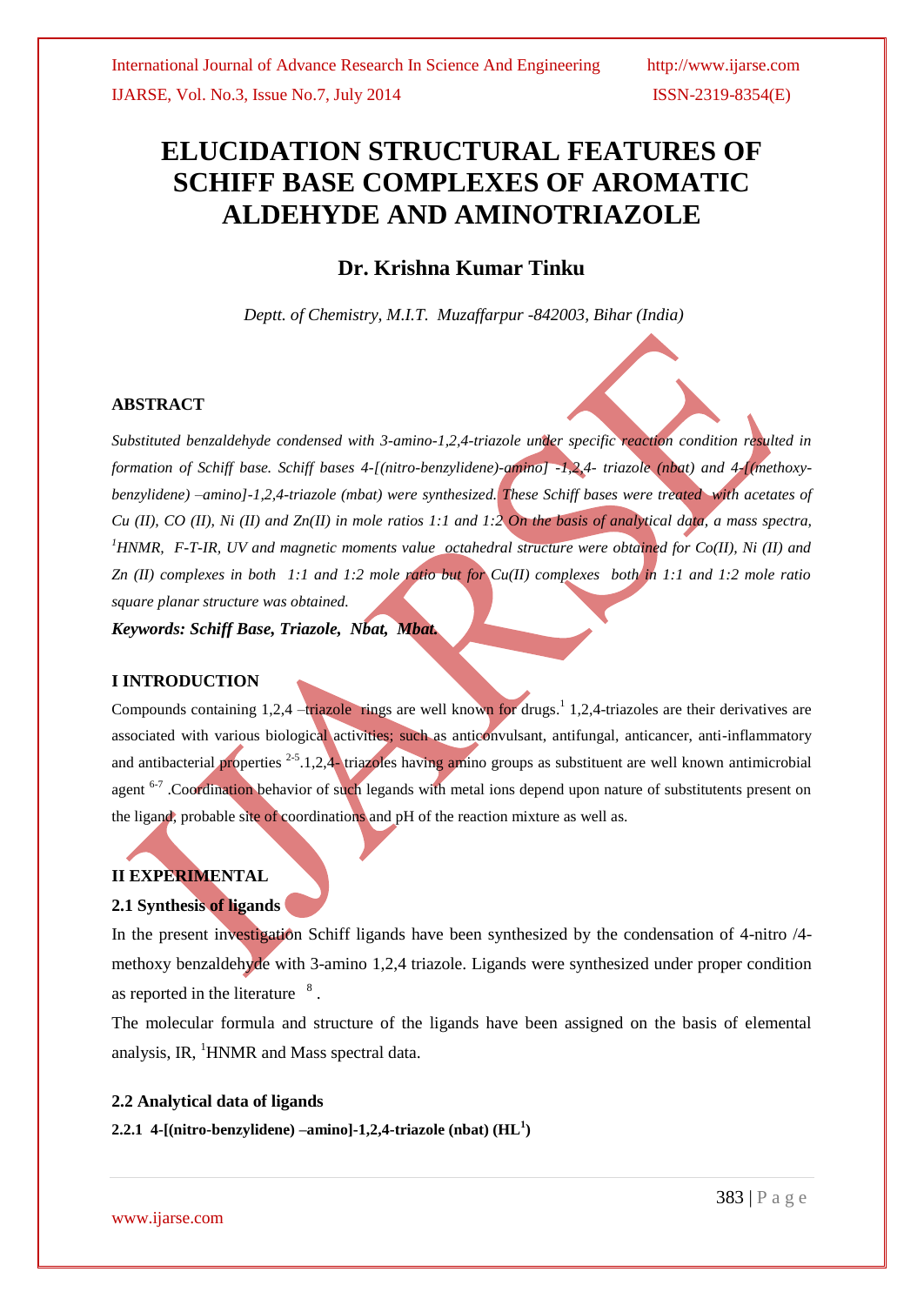## International Journal of Advance Research In Science And Engineering http://www.ijarse.com IJARSE, Vol. No.3, Issue No.7, July 2014 ISSN-2319-8354(E)

m.p 175-177<sup>0</sup> c (found : C, 49-57; H, 3.13; N, 32.08% Calcd. for C<sub>9</sub> H<sub>7</sub> N<sub>5</sub> O<sub>2</sub> : C, 49.77; H, 3.23; N, 32.26%), MS : m/z (M+1) 219.8, (M-1) 217.8

4-[(Methoxy-benzylidene)- amino] -1,2,4-triazole (mbat) m.p. 252-257<sup>0</sup>C (found:C, 59.65; H, 4.98; N, 27.68% . Calcd for C<sub>10</sub> H<sub>10</sub> N<sub>4</sub>O : C, 59.41; H, 4.95; N,27.61%), MS: m/z (M+1) 203.4, (M-1) 201.3 exhibited IP spectra (KBr, cm<sup>-1</sup>) of the ligand (nbat)  $HL<sup>1</sup>$  a band at 1620, due to

 $($   $\Box$  <sub>H-C=N</sub>)<sup>9</sup> and 3415 cm<sup>-1</sup> due to  $(NH_1)^{10}$  observed. So, under this condition two Schiff ligands were synthesized (i) condensation of 4-nitrobenzaldehyde and 3-amino 1,2,4 triazole (ii) condensation of 4-methoxy benzaldehyde and 3-amino- 1,2,4 -triazole. Subsequently metal complexes were synthesized with these ligands. Similarly another ligand (mbat)  $HL^2$  also exhibited band at 1630, (>C=N) and 3400 cm<sup>-1</sup> (NH) respectively.

## **2.2.2 <sup>1</sup>HNMR of**  $HL$ **<sup>1</sup>** (nbat) and  $HL$ <sup>2</sup> (mbat)

The resonance due to azomethine proton appears at 8.1 ppm. the peak due to NH of triazole ring appears at 11.2 ppm in the spectra of ligands.

The chemical shift due to aromatic ring protons appears at 7.0-7.5 ppm in the ligands. The streucture of The ligands is a follows.

## **III SYNTHESIS OF COMPLEXES**

Metal complexes with ligands (nbat, mbat) have been synthesized by mixing aqueous hot ethanolic solution of acetates of Co(II),

Ni (II), Cu(II) and Zn (II) with ethanolic solution of respective ligands in 1:1 and 1:2 mole ratios. The product formed were filtered and purified by washing throughly with warm water, with aqueous ethanol to remove unreacted metal acetates or ligands, and finally with acetone and dried. The molar conductivity of complexes (Measured in  $10^{-3}$  DMF) are in the range  $102$ -7 ohm<sup>-1</sup> cm<sup>2</sup> mol<sup>-1.</sup> Indicating the non-electrolytic nature of complexes.<sup>11</sup> Analytical datas are incorporated in Table- 1. C.H.N-analysis was done on Perkin Elmer 2400. Electronic spectra of metal complexes were recorded in DMF at systronic 2203 double beam spectrophotomer. NMR spectra were recorded in DMSO-d<sub>6</sub> on Bruker ACE 300 spectrometer TMS as internal standard. IR spectra on MB-3000 ABB spectrometer in KBr was recorded.

## **IV RESULT AND DISCUSSION**

All complexes are coloured and nonhygroscopic solids stable in air, insoluble in water and also in organic solvents except in DMF and DMSO.

Elemental analysis supports the formation of 1:1 and 1:2 metal complexes with  $HL^1$  and  $HL^2$  ligands with  $Co(II)$ , Ni  $(II)$ ,  $Cu(II)$  and  $Zn(II)$  metal ion.

Molar conductance of complexes measured in  $10^{-3}$  M DMF are in the range 1.3-3.7 ohm<sup>-1</sup> cm<sup>2</sup> mol<sup>-1</sup> indicating the non-electrolytic nature of complexes. On comparision of IR spectra of ligands  $(HL<sup>1</sup>, HL<sup>2</sup>)$  with complexes, it has been observed that azomethine group frequency  $v_{(N=CH)}$  has been observed in free ligands at 1620 cm<sup>-1</sup>. This band is shifted to the lower<sup>12</sup> frequency by 5-20 cm<sup>-1</sup> in the spectra of complexes indicating co-ordination through Nitrogen of azomethine group.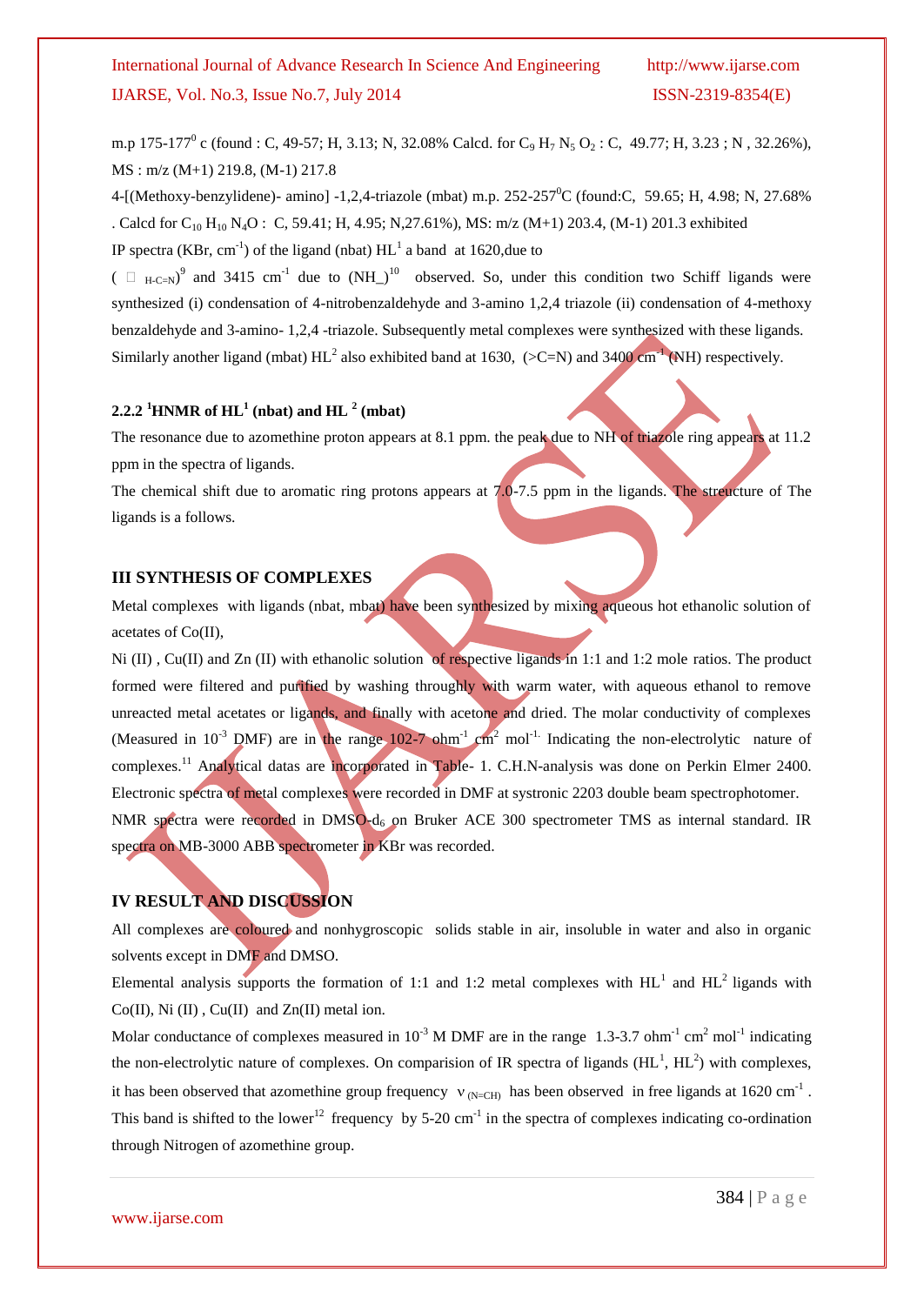## International Journal of Advance Research In Science And Engineering http://www.ijarse.com IJARSE, Vol. No.3, Issue No.7, July 2014 ISSN-2319-8354(E)

A new band at 480-520 cm<sup>-1</sup> done to  $v_{(M-N)}$  is further confirmed coordination of metal to azomethine group. In the spectra of metal complexes a broad band in the region 3200-3490 cm<sup>-1</sup> appeared, indicatged the presence of coordinated water molecule. A strong band in the region 1740-1760 cm<sup>-1</sup> has been assigned to  $v_{(COOCH3)}$  in 1:1 metal complexes .

 $v_{(N-H)}$  band appeared both in free LH<sup>1</sup> and LH<sup>2</sup> ligands was found to be absent in all the complexes, indicating coordination through deprotonated Nitrogen.<sup>1</sup>HNMR spectra have been recorded for  $Zn(II)$  complexes only. The ligands (HL<sup>1</sup> and HL<sup>2</sup>) exhibited characteristic azomethine proton singlet at  $\delta$  10.20 and 10.45 ppm respectively. These characteristic signals , due to azomethine proton deshielded in the spectra of metal complexes, suggests coordination of metal ions to azomethine <sup>13</sup> nitrogen atom .

The aromatic protons of Schiff bases appeared as double of doublet and two doublets at  $87.35$ , 7.52 and 8.08 ppm respectively . The aromatic protons signals show a slight downfield shift upon coordination. The proton signal of NH group of both ligands  $LH^1$  and  $LH^2$  are observed at 13.6-13.8 ppm. This signal was found absent in all the complexes; indicating deprotonation of NH group during coordination.

The magnetic moment measurement and electronic spectra of 1:1 and 1:2 Co(II) complexes with HL<sup>1</sup> and HL<sup>2</sup> ligands show magnetic moments ( $\mu_{eff}$ ) 4. 83-4.95 B.M./ well within expected range of octahedral complexes.

Co(II) complexes exhibit two absorption band in the region

10865-10950 cm<sup>-1</sup> ( $v_1$ ) and

 $20120 - 20870$  cm<sup>-1</sup> (( $v_3$ ), which

is assigned to  ${}^{4}T_{1g}$  (F)  $\rightarrow {}^{4}T_{2g}$  (F)

 $(v_1)$ ; <sup>4</sup>T <sub>1g</sub> (F)  $\rightarrow$  <sup>4</sup>T <sub>1g</sub> (P) ( $v_3$ ) transition . <sup>14</sup>

These are characteristic of high spin octahedral Co(II) complexes.  $v_2$  can be calculated by equation  $v_2 = v_1 + v_2$ 10Dq, the value of  $v_2$  is close to  $v_3$ . Dq (cm<sup>-1</sup>), B (cm<sup>-1</sup>),  $v_2/v_1$ , B and  $\beta$ % has been observed in the range 1199.9 – 1213.4 (cm<sup>-1</sup>), B (683.9- 748.1) cm<sup>-1</sup>, ν<sub>-2</sub> / ν<sub>-1</sub> = 2.09-2.11, β (.770-.703) and β % 29.6-22.2) are in accordance with high spin Octahedral Co(II) complex. less than one value of  $\beta$  indicates partial covalency in metal-ligand bond.

The nickel complexes show magnetic moment values in the range 3.38-3.49 B.M, indicative of octahedral structure of Nickel complexes. The three absorption bands in octahedral environment corresponding to

 ${}^{3}A_{2g}$  (F)  $\rightarrow {}^{3}T_{2g}$  (F),  ${}^{3}A_{2g}$  (F)  $\rightarrow {}^{3}T_{1g}$  (F), (v<sub>2</sub>), and  ${}^{3}A_{2g}$  (F)  $\rightarrow {}^{3}T_{1g}$  (P) (v<sub>3</sub>) observed. The ligand field parameters Dq, B,  $\beta$  and  $\beta\%$  has been calculated and found in the range (995.0-1012.0o) cm<sup>-1</sup>,

B (751.0- 783.0) cm-1,  $v_0/v_1 = 1.60$ -1.70, B= .740 – 721 and  $\beta$  % = 25.3-31.5 respectively.

These parameters indicate significant covalent character of metal ligand band.

Cu(II) complexes have exhibited magnetic moment values 1.90-2.15 B.M. . The electronic spectra of Cu(II) complexes showed broad band around 18680 cm<sup>-1</sup>, which can be assigned to  ${}^{2}B_{1g} \rightarrow {}^{2}A_{1g}$  ( $v_1$ ) transition. It is a characteristic band of square planar geometry around the Cu(II).

#### **REFERENCES**

[1] O. Bekircan and H. Bektas, Molecule, 2006, 11, 469.